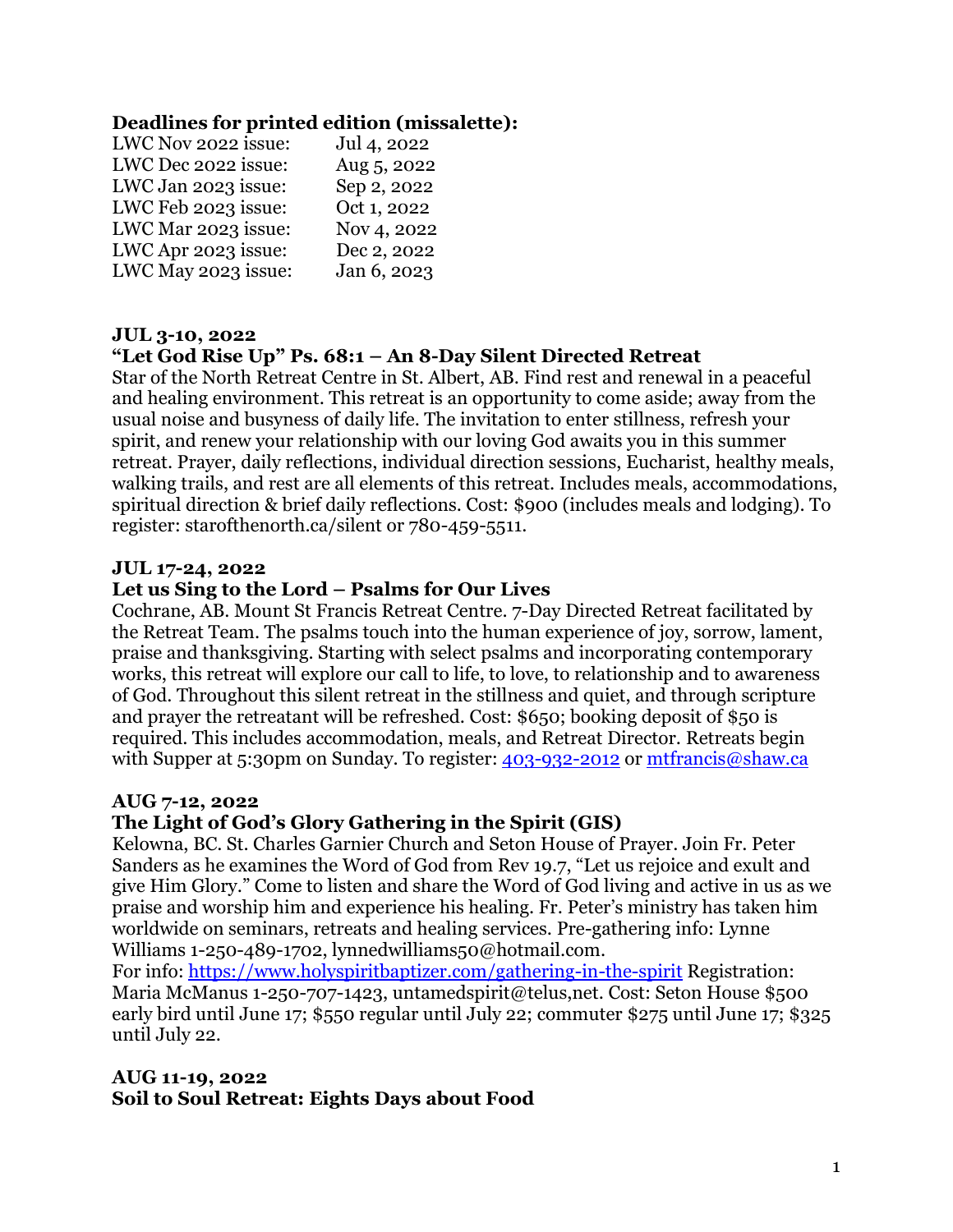Guelph, ON. Loyola House – Ignatius Jesuit Centre. Facilitated by Greg Kennedy, SJ, this retreat will take full advantage of Ignatius Jesuit's Centre's special blessings: it's huge, working certified organic farm; it's spiritual tradition of seeking God in the simplest of everyday things; and it's renowned Loyola House kitchen. Cost: \$830-910. Register online at [www.loyolahouse.com](http://www.loyolahouse.com/) or contact [registration@ignatiusguelph.ca](mailto:registration@ignatiusguelph.ca) or 519-824-1250 ext 266.

#### **AUG 22-27, 2022**

**Weaving our Life in God - Reflections from the Life of St. Clare of Assisi** Cochrane, AB. Mount St Francis Retreat Centre. 6-Day Silent Retreat facilitated by the Retreat Team. St. Clare is not as well-known as St. Francis of Assisi, yet she was a central influence not only to Francis but to the early Franciscan community after his death. Her writing and witness has something valuable to offer to women and men today. In the quiet, vast setting of Mt. St. Francis you can discover what stirred the heart of St. Francis of Assisi. Cost: \$600; booking deposit of \$50 is required. This includes accommodation, meals, program. and spiritual direction. Retreat begins with supper at 5:30pm on Monday. To register: [403-932-2012](tel:(403)%20932-2012) or [mtfrancis@shaw.ca.](mailto:mtfrancis@shaw.ca) www.mountstfrancis.ca

#### **SEP 29 – OCT 2, 2022 Contemplative Activism Retreat**

Guelph, ON. Loyola House – Ignatius Jesuit Centre. This 4-day retreat aspires to deepen in retreatants both their commitment to work creatively for a better world and their capacity to sustain this work in wholesome, life-giving ways. Cost: \$340-460. Register at [www.loyolahouse.com](http://www.loyolahouse.com/) or [registration@ignatiusguelph.ca](mailto:registration@ignatiusguelph.ca) or 519-824-1250 ext. 266.

#### **OCT 4-6, 2022 Silent Retreat 3-Day**

Roches Point (Keswick), ON. Loretto Maryholme Spirituality Centre. Take time on the beautiful shores of Lake Simcoe to rest, rejuvenate and receive the gifts of silence waiting for you. Private room, home-cooked meals, and spiritual direction are offered, if desired, as part of these days. Register for our retreats by emailing: **booking@lorettomaryholme.ca**. Visit [www.lorettomaryholme.ca](http://www.lorettomaryholme.ca/) for more details.

### **OCT 4 –NOV 13**

### **The Full Spiritual Exercises Experience**

Guelph, ON. Loyola House – Ignatius Jesuit Centre. The Full Spiritual Exercises Experience at Loyola House offers an experience of prayer and daily guidance with a spiritual director as one journeys through the Spiritual Exercises of St. Ignatius. See [www.loyolahouse.com](http://www.loyolahouse.com/) for more information. There is an application process. Contact: [registration@ignatiusguelph.ca](mailto:registration@ignatiusguelph.ca) or 519-824-1250 ext 266.

### **OCT 5-10**

### **A Practical Introduction to Ignatian Spirituality: 5-Day Retreat**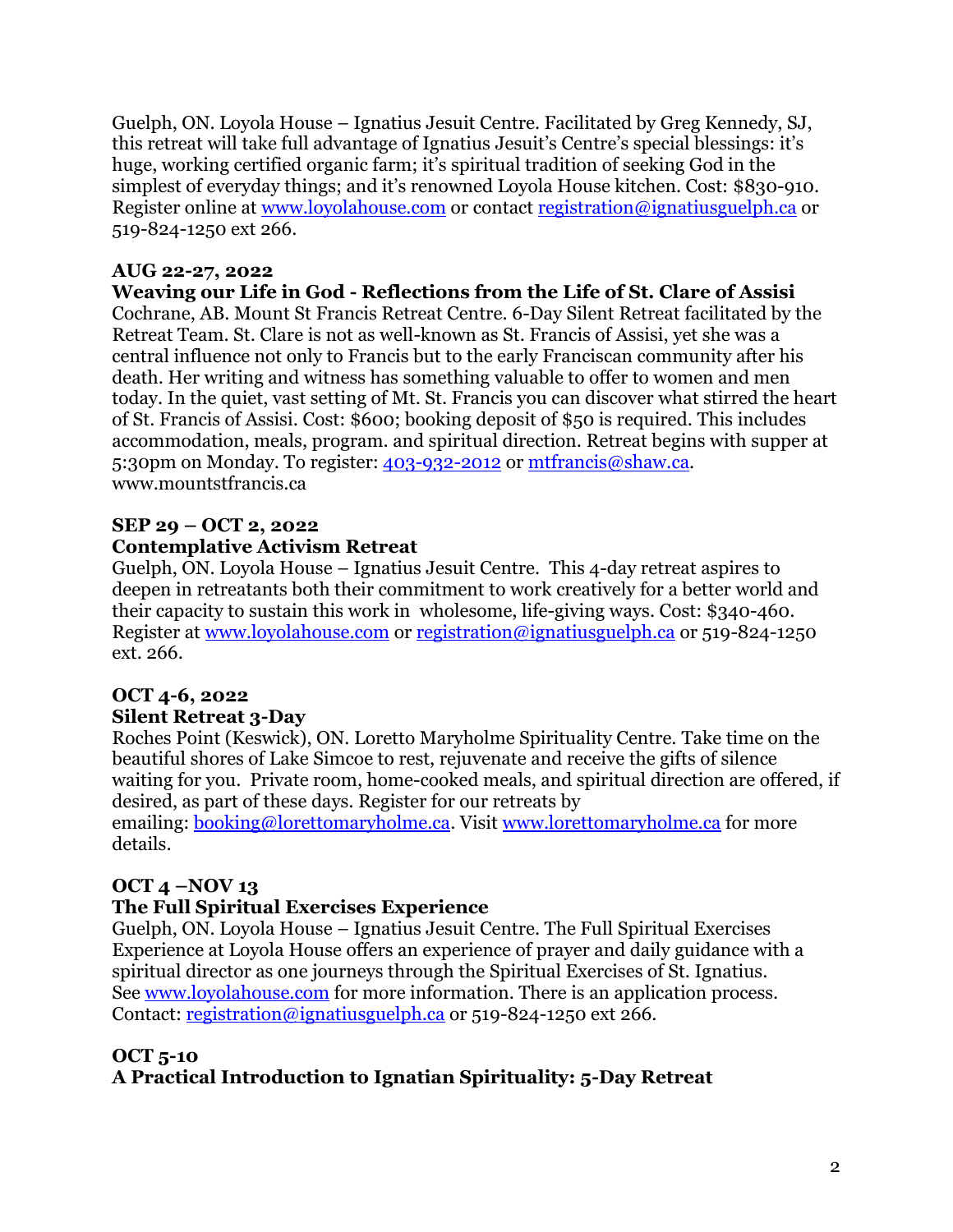Guelph, ON. Loyola House – Ignatius Jesuit Centre. A good opportunity for a beginner or an experienced director to gain a heightened awareness of the fundamentals of an Ignatian Retreat. Cost: \$520-570. Register online

at [www.loyolahouse.com](http://www.loyolahouse.com/) or [registration@ignatiusguelph.ca](mailto:registration@ignatiusguelph.ca) or 519-824-1250 ext 266.

### **OCT 28-30**

### **Guided Retreat: Spiritual Eldering**

Roches Point (Keswick), ON. Loretto Maryholme Spirituality Centre.

Spiritual Eldering is a wide-open claiming of the experience and wisdom of one's own life. It is particularly helpful to collect one's own personal history when reaching the sixties and seventies. There is a depth of inner presence to oneself and one's life that doesn't emerge until that time. When we boldly claim all that we have experienced as wisdom, both painful and joyful, we offer back to life and those who know us a rare gift of a vibrant life. Through reflection questions, writing and meditation, you will recognize your own wisdom as a gift received and given. Facilitator: Brenda Peddigrew, RSM. Register for our retreats by emailing: **[booking@lorettomaryholme.ca.](mailto:booking@lorettomaryholme.ca)** Visit [www.lorettomaryholme.ca](http://www.lorettomaryholme.ca/) for more details.

#### **OCT 31, 2022 – 5 pm All Hallow's Eve Vigil and Procession at Gardens of Gethsemani Catholic Cemetery**

Surrey, BC. All are welcome to join. We will start with prayers and exposition of the Blessed Sacrament in the Evangelist Chapel. Then we will process around the candle lit cemetery in a procession with Deacon Kenneth Fung. Children are encouraged to dress up as saints. There will be candy and treats. This is a free event. For more information see rccav.org/events/

### **NOV 1 , 2022 – 6 pm**

#### **All Saints' Day Mass at Gardens of Gethsemani Catholic Cemetery**

Surrey, BC. Join us for Holy Mass as we pray for our loved ones, ask for the saints' intercession and honour the triumphant Church in Heaven in the Evangelist Chapel at Gardens of Gethsemani. Candles will be available for purchase. More info: rccav.org/events/

### **NOV 2, 2022 – 6 pm**

### **All Souls' Day Mass at Gardens of Gethsemani Catholic Cemetery**

Surrey, BC. Join us for Holy Mass as we pray for our departed loved ones and all the souls of the faithful with Archbishop Miller at the Evangelist Chapel at Gardens of Gethsemani. Candles will be available for purchase. More info: rccav.org/events/

#### **NOV 1-3, 2022 Silent Retreat 3-Day**

Roches Point (Keswick), ON. Loretto Maryholme Spirituality Centre. Take time on the beautiful shores of Lake Simcoe to rest, rejuvenate and receive the gifts of silence waiting for you. Private room, home-cooked meals, and spiritual direction are offered, if desired, as part of these days. Register for our retreats by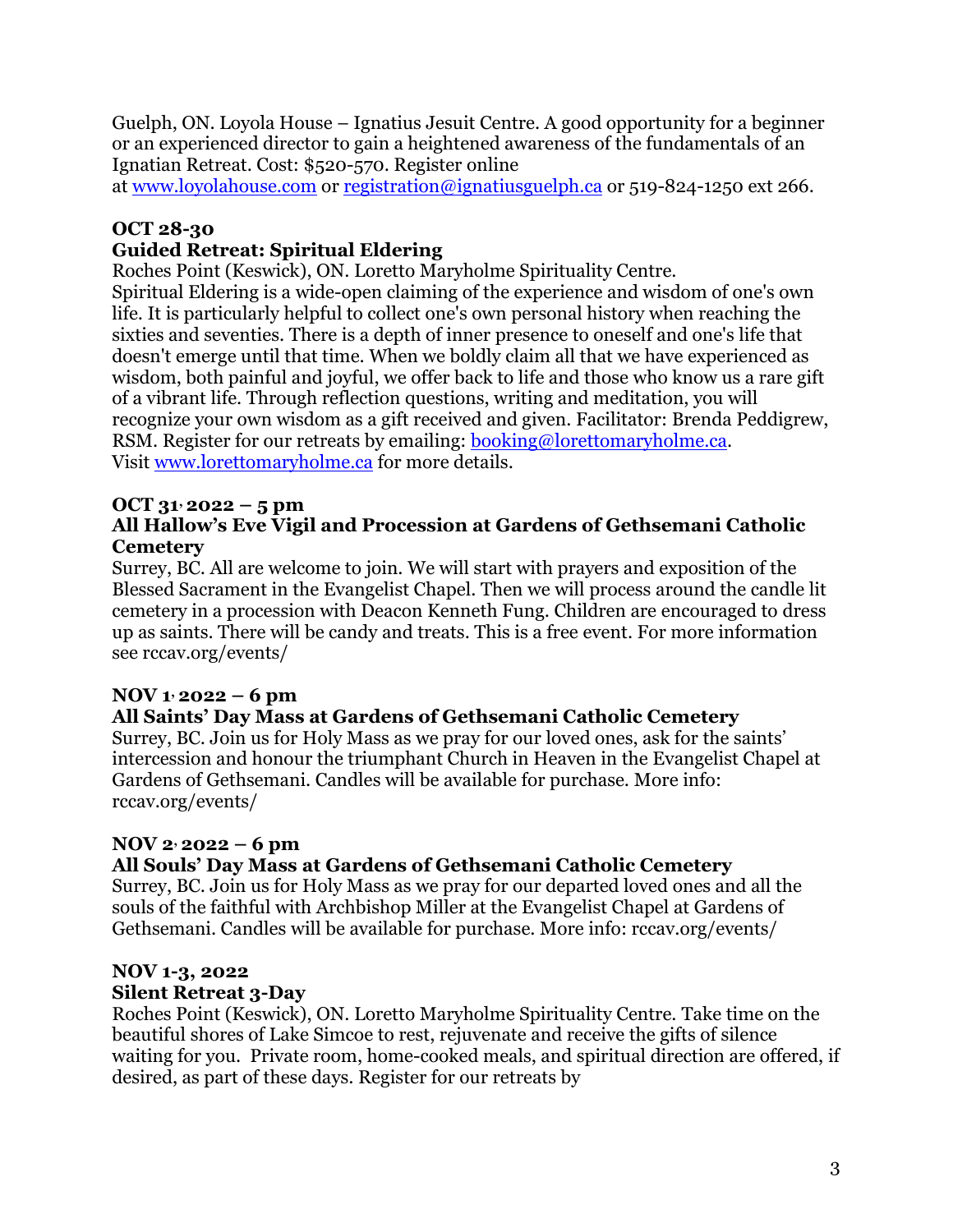emailing: [booking@lorettomaryholme.ca.](mailto:booking@lorettomaryholme.ca) Visit [www.lorettomaryholme.ca](http://www.lorettomaryholme.ca/) for more details.

# **NOV 17 – DEC 9, 2022**

### **Exploring the Heart of Ignatian Spiritual Direction**

Guelph, ON. Loyola House – Ignatius Jesuit Centre. An intensive series of seminars that take up study of the Spiritual Exercises and the art of Holy Listening. Cost: \$1700 \$3585. Find out more at [www.loyolahouse.com.](http://www.loyolahouse.com/) There is registration process. For the application package, contact the registrar at [registration@ignatiusguelph.ca](mailto:registration@ignatiusguelph.ca) or 519-824-1250 ext 266. Deadline: September 20.

### **NOV 23-27, 2022 Silent Retreat 5-Day**

Roches Point (Keswick), ON. Loretto Maryholme Spirituality Centre. Take time on the beautiful shores of Lake Simcoe to rest, rejuvenate and receive the gifts of silence waiting for you. Private room, home-cooked meals, and spiritual direction are offered, if desired, as part of these days. Register for our retreats by emailing: [booking@lorettomaryholme.ca.](mailto:booking@lorettomaryholme.ca) Visit [www.lorettomaryholme.ca](http://www.lorettomaryholme.ca/) for more details.

### **NOV 25-27, 2022**

### **Advent Taizé Weekend Retreat**

Guelph, ON. Loyola House – Ignatius Jesuit Centre. Follow the Taizé monastic pattern of morning, noon, and evening prayer. The Taizé weekend provides input and the opportunity of group sharing. There are times of silence. Cost: \$170-299. Register online at [www.loyolahouse.com](http://www.loyolahouse.com/) or contact [registration@ignatiusguelph.ca](mailto:registration@ignatiusguelph.ca) or by calling 519.824.1250 ext 266.

### **DEC 2-4, 2022**

### **Advent 2022: A Scavenger Hunt for Hope Weekend Retreat**

Guelph, ON. Loyola House. Hope can be a challenge to find…but humans can thrive on challenges. Through sharing their seeds of hope, retreatants will grow in faith as a prayerful, creative, weekend community. Cost: \$170-299. Register online at [www.loyolahouse.com](http://www.loyolahouse.com/) or contact [registration@ignatiusguelph.ca](mailto:registration@ignatiusguelph.ca) or by calling 519.824.1250 ext 266.

## **DEC 6-8, 2022**

### **Silent Retreat 3-Day**

Roches Point (Keswick), ON. Loretto Maryholme Spirituality Centre. Take time on the beautiful shores of Lake Simcoe to rest, rejuvenate and receive the gifts of silence waiting for you. Private room, home-cooked meals, and spiritual direction are offered, if desired, as part of these days. Register for our retreats by

emailing: [booking@lorettomaryholme.ca.](mailto:booking@lorettomaryholme.ca) Visit [www.lorettomaryholme.ca](http://www.lorettomaryholme.ca/) for more details.

### **ONGOING**